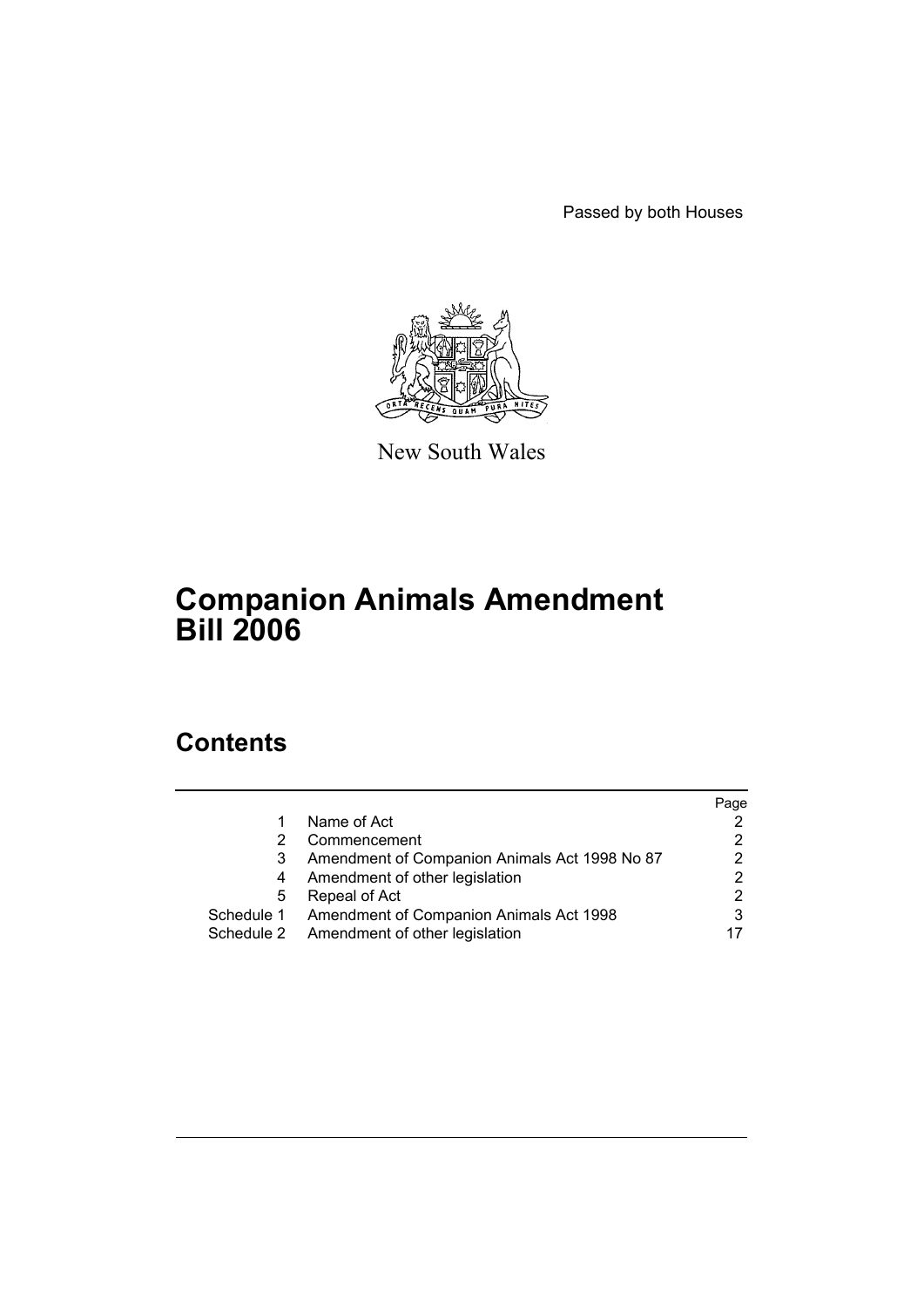*I certify that this PUBLIC BILL, which originated in the LEGISLATIVE ASSEMBLY, has finally passed the LEGISLATIVE COUNCIL and the LEGISLATIVE ASSEMBLY of NEW SOUTH WALES.*

> *Clerk of the Legislative Assembly. Legislative Assembly, Sydney, , 2006*



New South Wales

# **Companion Animals Amendment Bill 2006**

Act No , 2006

An Act to amend the *Companion Animals Act 1998* to make further provision with respect to the control of dangerous dogs and the duties and responsibilities of their owners; and for other purposes.

*I have examined this Bill, and find it to correspond in all respects with the Bill as finally passed by both Houses.*

*Chairman of Committees of the Legislative Assembly.*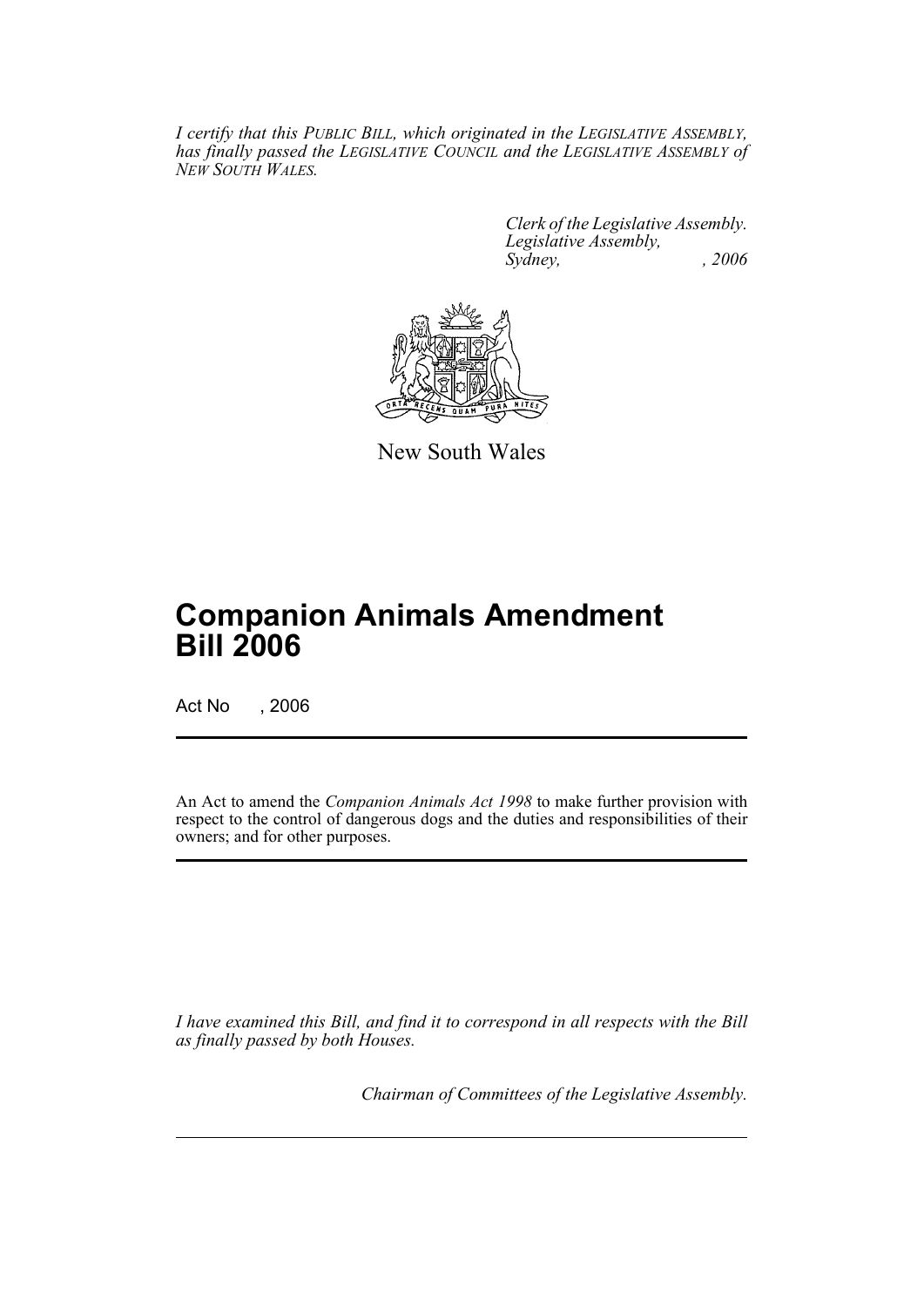# **The Legislature of New South Wales enacts:**

# **1 Name of Act**

This Act is the *Companion Animals Amendment Act 2006*.

# **2 Commencement**

This Act commences on a day or days to be appointed by proclamation.

# **3 Amendment of Companion Animals Act 1998 No 87**

The *Companion Animals Act 1998* is amended as set out in Schedule 1.

# **4 Amendment of other legislation**

Each regulation specified in Schedule 2 is amended as set out in that Schedule.

# **5 Repeal of Act**

- (1) This Act is repealed on the day following the day on which all of the provisions of this Act have commenced.
- (2) The repeal of this Act does not, because of the operation of section 30 of the *Interpretation Act 1987*, affect any amendment made by this Act.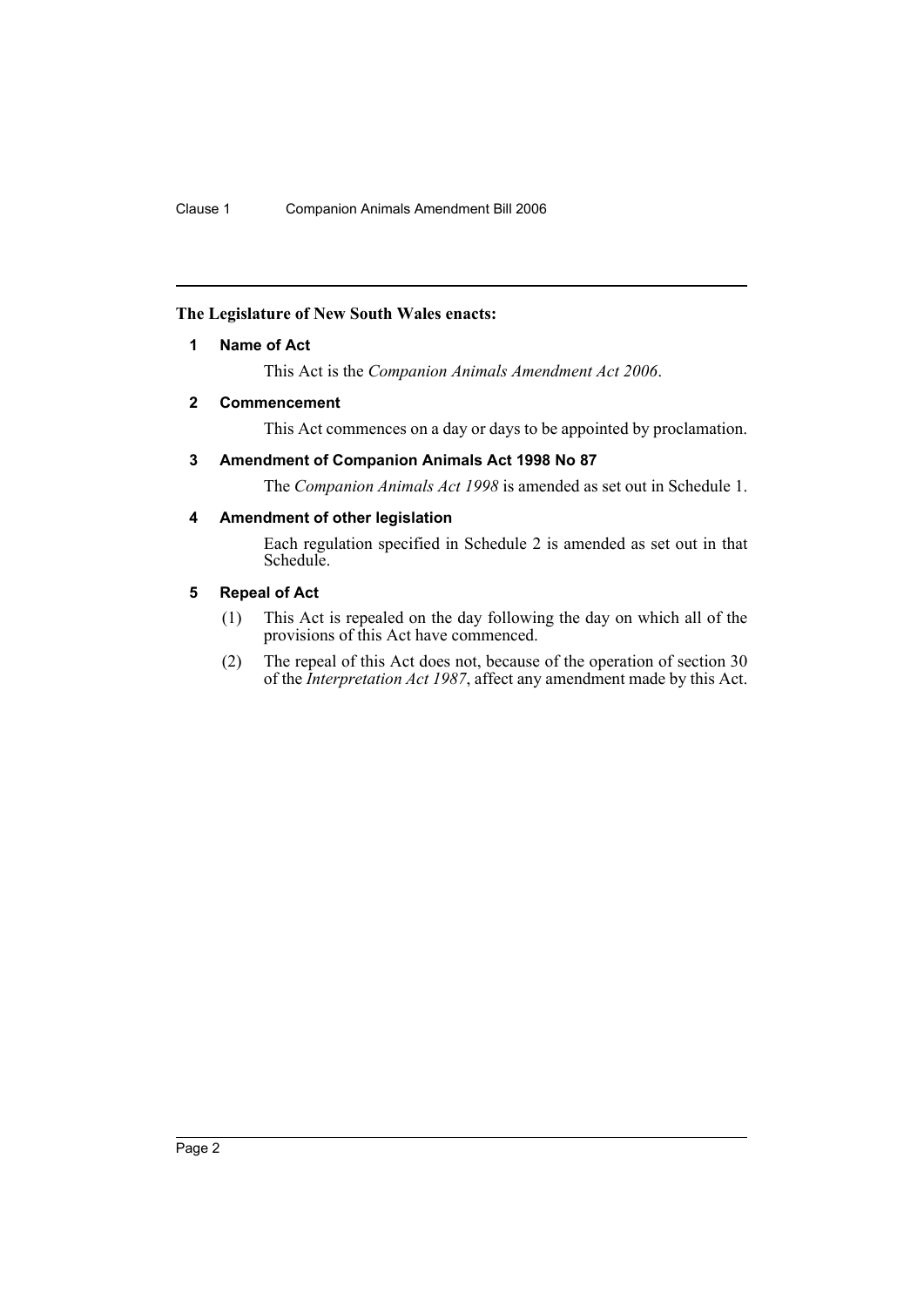Amendment of Companion Animals Act 1998 **Schedule 1** Schedule 1

# **Schedule 1 Amendment of Companion Animals Act 1998**

(Section 3)

## **[1] Section 3 Application of Act to working dogs**

Omit the section.

#### **[2] Section 5 Definitions**

Insert ", but does not include a working dog" after "of the Commonwealth" in the definition of *assistance animal* in section 5 (1).

## **[3] Section 5 (1), definition of "dangerous dog"**

Omit "a council". Insert instead "an authorised officer of a council".

# **[4] Section 5 (1)**

Insert in alphabetical order:

*working dog* means a dog used primarily for the purpose of droving, tending, working or protecting stock, and includes a dog being trained as a working dog.

# **[5] Section 6A General duties of councils**

Omit "by the council under Division 6" from section 6A (1) (b).

Insert instead "under Division 1 or 6".

# **[6] Section 6A, note**

Insert at the end of the section:

**Note.** Councils also have functions in relation to companion animals under other legislation. For example, the number of dogs or cats that are able to be kept on premises can be restricted by a council by giving an order to the occupier in terms of order No 18 in the Table to section 124 of the *Local Government Act 1993*.

# **[7] Section 6B**

Insert after section 6A:

## **6B Duty to provide certain information to councils**

- (1) If an official person has any information about:
	- (a) a dog that the person reasonably believes is a threat to the public, or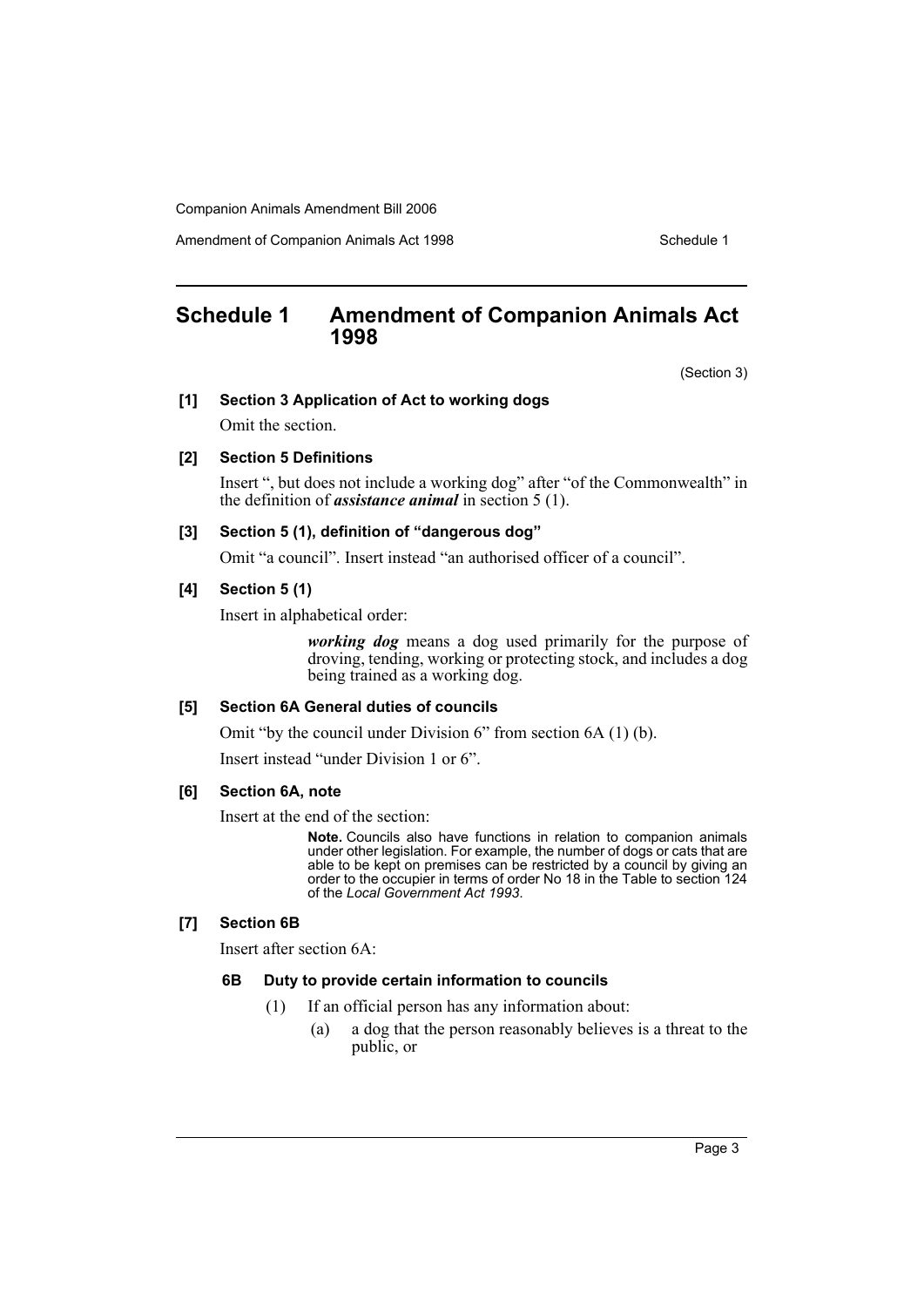(b) an incident involving a dog attacking or biting, without provocation, a person or animal,

it is the duty of the official person to provide that information to the relevant council (or councils) as soon as it is reasonably practicable.

**Note.** The relevant council would usually be the council of the area in which the dog is ordinarily kept. However, the relevant council may also be the council of the area in which the incident concerned took place.

- (2) An official person does not incur any criminal or civil liability (including liability for breaching any duty of confidentiality) for providing any such information to a council if the information is provided in good faith.
- (3) In this section, *official person* means:
	- (a) a police officer, or
	- (b) an officer of the Royal Society for the Prevention of Cruelty to Animals, New South Wales, or of the Animal Welfare League NSW, as referred to in paragraph (b) of the definition of *officer* in section 4 (1) of the *Prevention of Cruelty to Animals Act 1979*.

#### **[8] Section 12 Dog to wear collar and tag**

Insert "or to a working dog" after "the occupier" in section 12 (4).

#### **[9] Section 12A**

Insert after section 12:

# **12A Preventing dog from escaping**

(1) The owner of a dog must take all reasonable precautions to prevent the dog from escaping from the property on which it is being kept.

Maximum penalty:

- (a) 8 penalty units except in the case of a dangerous or restricted dog, or
- (b) 50 penalty units in the case of a dangerous or restricted dog.
- (2) For the purposes of subsection (1), *owner* of a dog includes the person who is for the time being in charge of the dog.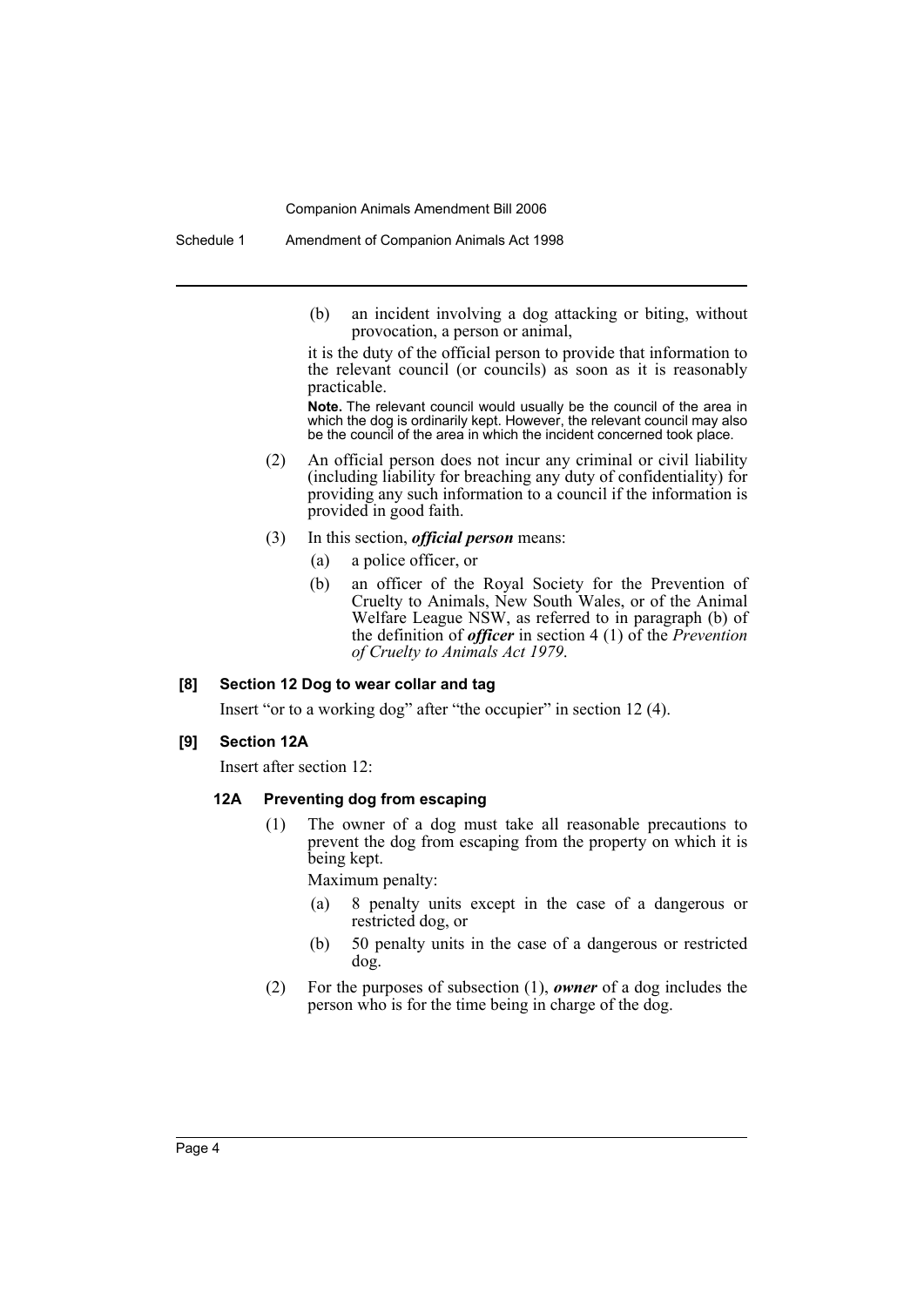# **[10] Section 13 Responsibilities while dog in public place**

Omit the penalty to section 13 (2). Insert instead:

Maximum penalty:

- (a) 10 penalty units except in the case of a dangerous or restricted dog, or
- (b) 100 penalty units in the case of a dangerous or restricted dog.

# **[11] Section 14 Dogs prohibited in some public places**

Omit the penalty to section 14 (2). Insert instead:

Maximum penalty:

- (a) 10 penalty units except in the case of a dangerous or restricted dog, or
- (b) 100 penalty units in the case of a dangerous or restricted dog.

# **[12] Section 23 Disqualification from owning or being in charge of dog**

Omit "50 penalty units" from section 23 (6). Insert instead "100 penalty units".

- **[13] Section 25 Liability for injury to person or damage to personal property** Insert "or restricted dog" after "dangerous dog" in section 25 (2) (a).
- **[14] Part 5, Division 1, heading**

Omit "**of councils**".

# **[15] Section 33**

Omit the section. Insert instead:

# **33 Meaning of "dangerous"**

- (1) For the purposes of this Division, a dog is *dangerous* if it:
	- (a) has, without provocation, attacked or killed a person or animal (other than vermin), or
	- (b) has, without provocation, repeatedly threatened to attack or repeatedly chased a person or animal (other than vermin), or
	- (c) has displayed unreasonable aggression towards a person or animal (other than vermin), or
	- (d) is kept or used for the purposes of hunting.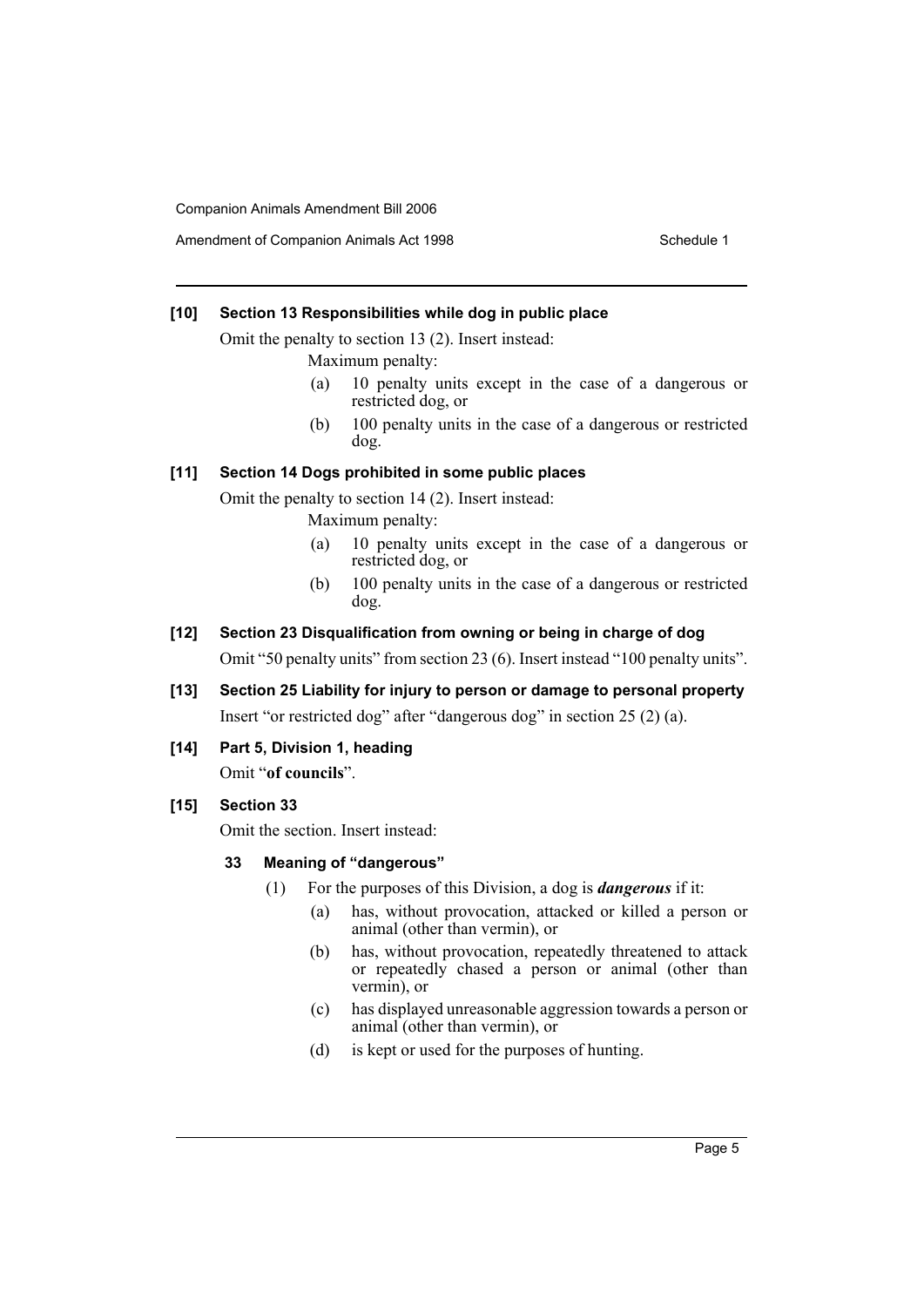Schedule 1 Amendment of Companion Animals Act 1998

(2) A dog is not, for the purposes of subsection  $(1)$  (d), to be regarded as being kept or used for the purposes of hunting if it is used only to locate, flush, point or retrieve birds or vermin. *Vermin* for the purposes of this subsection includes small pest animals only (such as rodents).

**Note.** If a hunting dog is declared to be a dangerous dog, the declaration does not necessarily mean that the dog cannot be used for the purposes of lawful hunting—see section 51 (3).

# **[16] Sections 34 (1), 35 (1), 38 (1), 58C (2) and (5) and 58D (1)**

Omit "A council" wherever occurring.

Insert instead "An authorised officer of a council".

# **[17] Sections 34 (2), 35 (1) and 58A (1)**

Omit "the council's" wherever occurring. Insert instead "the officer's".

# **[18] Section 34 Authorised officer may declare dog to be dangerous**

Insert "whose authorised officer made the declaration" after "the council" in section 34 (3).

# **[19] Sections 35 (2) (b), 37 (2) and (3), 58A (1), 58B (3) (b) and 58C (2)**

Omit "the council" wherever occurring. Insert instead "the authorised officer".

#### **[20] Section 36**

Omit the section. Insert instead:

#### **36 Obligations of owner when notified of proposed dangerous dog declaration**

- (1) If a notice is given under section 35 to the owner of a dog of an authorised officer's intention to declare the dog to be dangerous, the owner must:
	- (a) ensure that at all times when the dog is away from the property where it is ordinarily kept:
		- (i) it is under the effective control of some competent person by means of an adequate chain, cord or leash, and
		- (ii) it has a muzzle securely fixed on its mouth in such a manner as will prevent it from biting any person or animal, and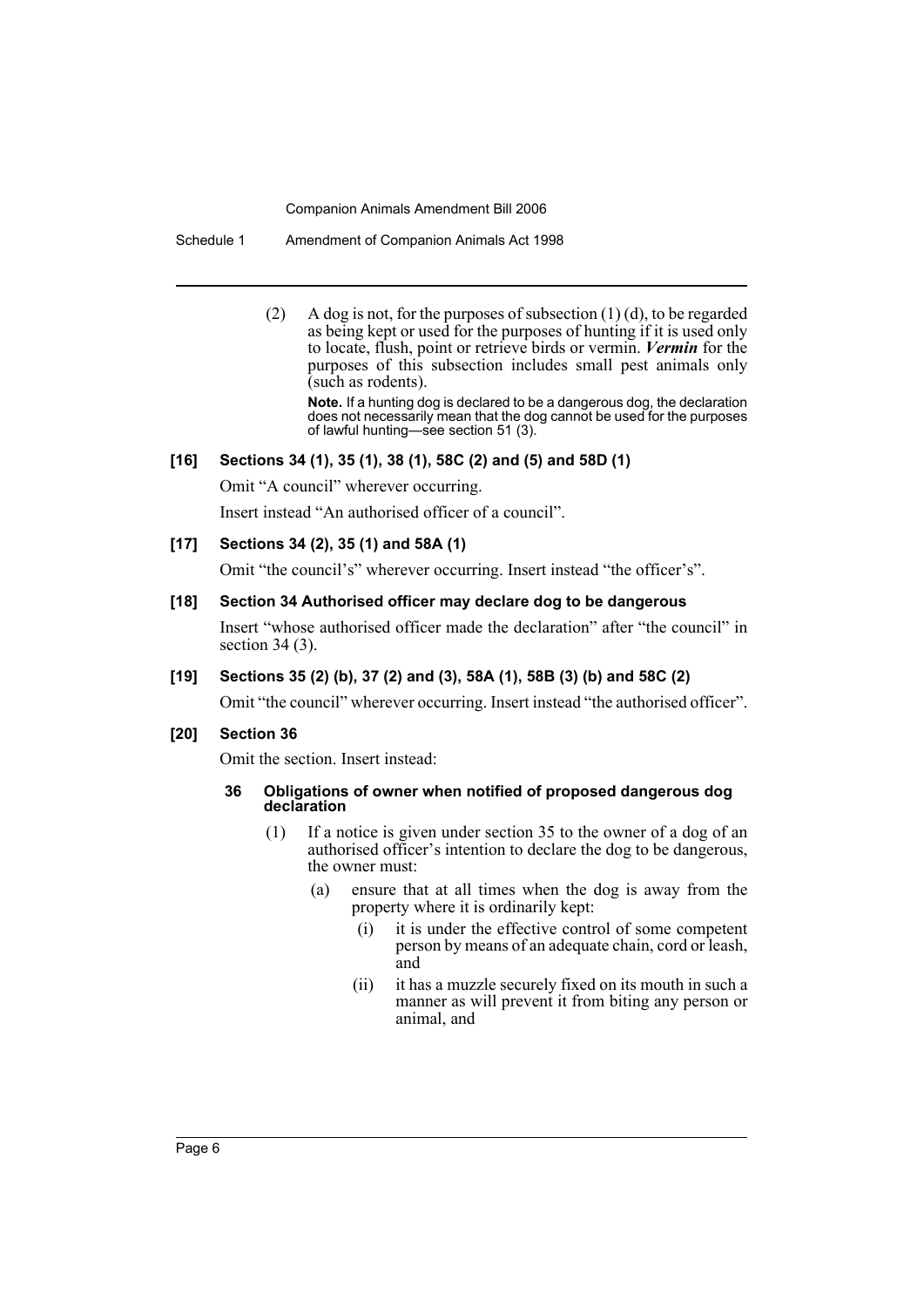Amendment of Companion Animals Act 1998 Schedule 1

(b) register the dog (if it is not already registered) within 7 days after receiving the notice.

**Note.** Registration of a dog requires the dog to be microchipped. Maximum penalty: 50 penalty units.

- (2) Subsection (1) (a) only applies in respect of a dog:
	- (a) for 28 days after the notice is given to the dog's owner, or
	- (b) until the authorised officer notifies the owner that the officer has made the proposed declaration or has decided not to make it,

whichever happens first.

- (3) An authorised officer may seize a dog that is the subject of a proposed declaration if:
	- (a) the officer is satisfied that the requirements of subsection (1) (a) have not been complied with (but may only seize the dog during the time when subsection  $(1)$   $(a)$  applies in respect of the dog), or
	- (b) the dog has not been registered as required by subsection  $(1)$  (b).
- (4) If a dog is seized under subsection (3), Part 7 applies in respect of the dog, except that a claim for the dog cannot be made under section 64 unless an authorised officer is satisfied that:
	- (a) the requirements of subsection  $(1)$  (a) are capable of being complied with, and
	- (b) the dog has been registered.
- (5) For the purposes of subsection  $(1)$  (a) (i), a dog is not considered to be under the effective control of a person if the person has more than 2 dogs (one of which is the dog the subject of the proposed declaration) under his or her control at the one time.

#### **[21] Section 37 Authorised officer must consider dog owner's objections**

Insert after section 37 (3):

(4) A reference in this section to the authorised officer is a reference to any authorised officer of the council and is not limited to the authorised officer who gave the notice.

# **[22] Sections 38 (1) and 58D (1)**

Omit "it" wherever occurring. Instead instead "the authorised officer".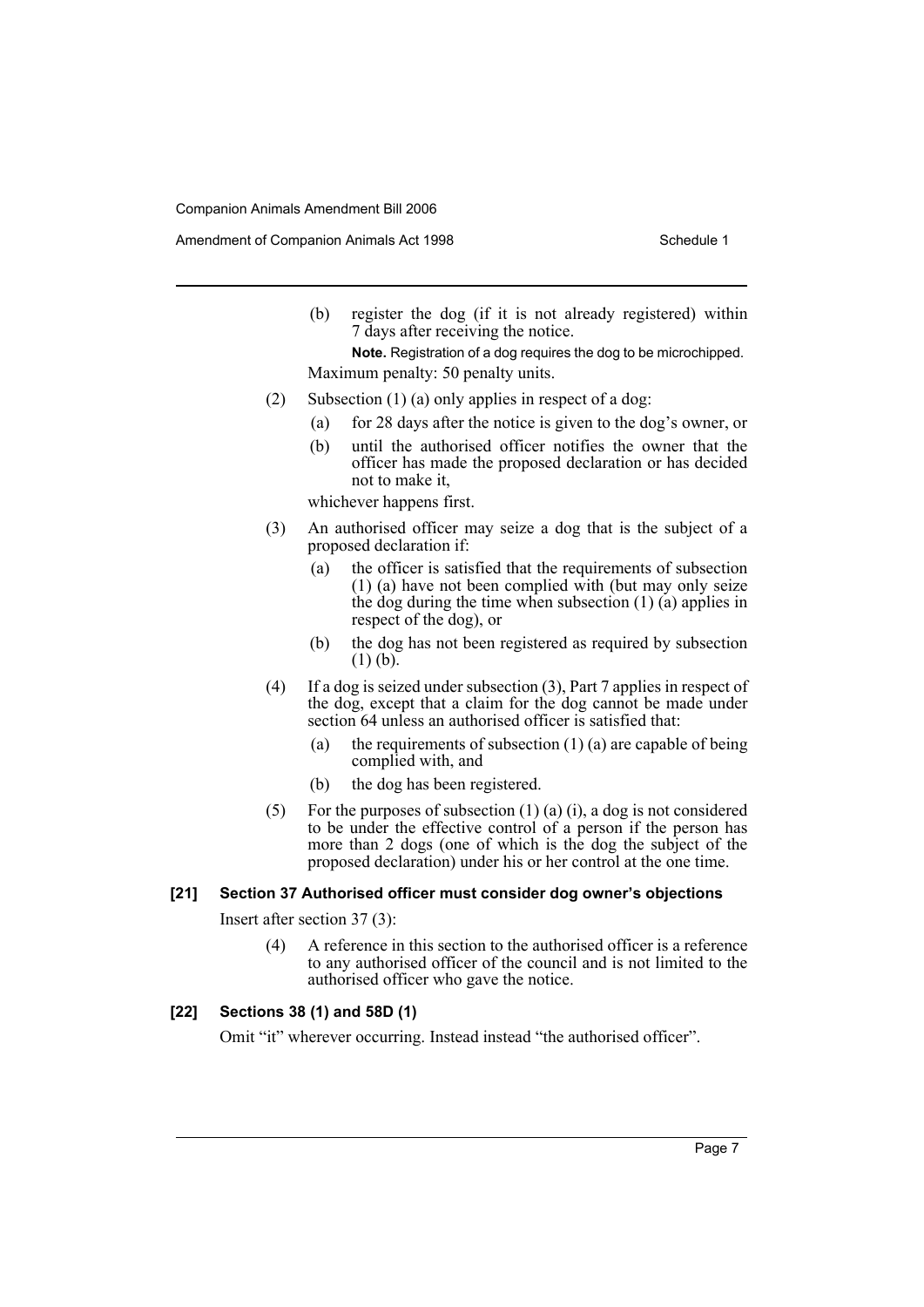#### **[23] Section 38 Authorised officer to notify dog owner of decision and consequences**

Omit section 38 (2) (b). Insert instead:

- (b) the owner's right under section 41 to appeal to a Local Court against the declaration, and
- (c) the fact that the dog may, under section 58G, be seized and destroyed if the requirements imposed on the owner under section 51 (1) (c),  $(c1)$  or (e) are not complied with on 2 separate occasions over any period of 12 months (whether or not each occasion relates to the same requirement).

## **[24] Section 39 Council can revoke dangerous dog declaration**

Omit "this Part" from section 39 (1). Insert instead "this Division".

## **[25] Sections 39 (1) and 58D (3) (b) and (c)**

Omit "that made" wherever occurring.

Insert instead "whose authorised officer made".

# **[26] Section 39 (1A)**

Insert after section 39 (1):

(1A) An application under subsection (1) cannot be made until after the period of 12 months following the date on which the dog was declared to be dangerous.

## **[27] Section 40**

Omit the section. Insert instead:

#### **40 Director-General to be notified of making or revocation of declaration**

- (1) An authorised officer of a council who makes a declaration under this Division must give notice of the declaration to the Director-General within 7 days.
- (2) A council that revokes a declaration under this Division must give notice of the revocation to the Director-General within 7 days.

#### **[28] Section 41 Appeal to Local Court**

Omit section 41 (1) and (2). Insert instead:

(1) The owner of a dog can appeal to a Local Court: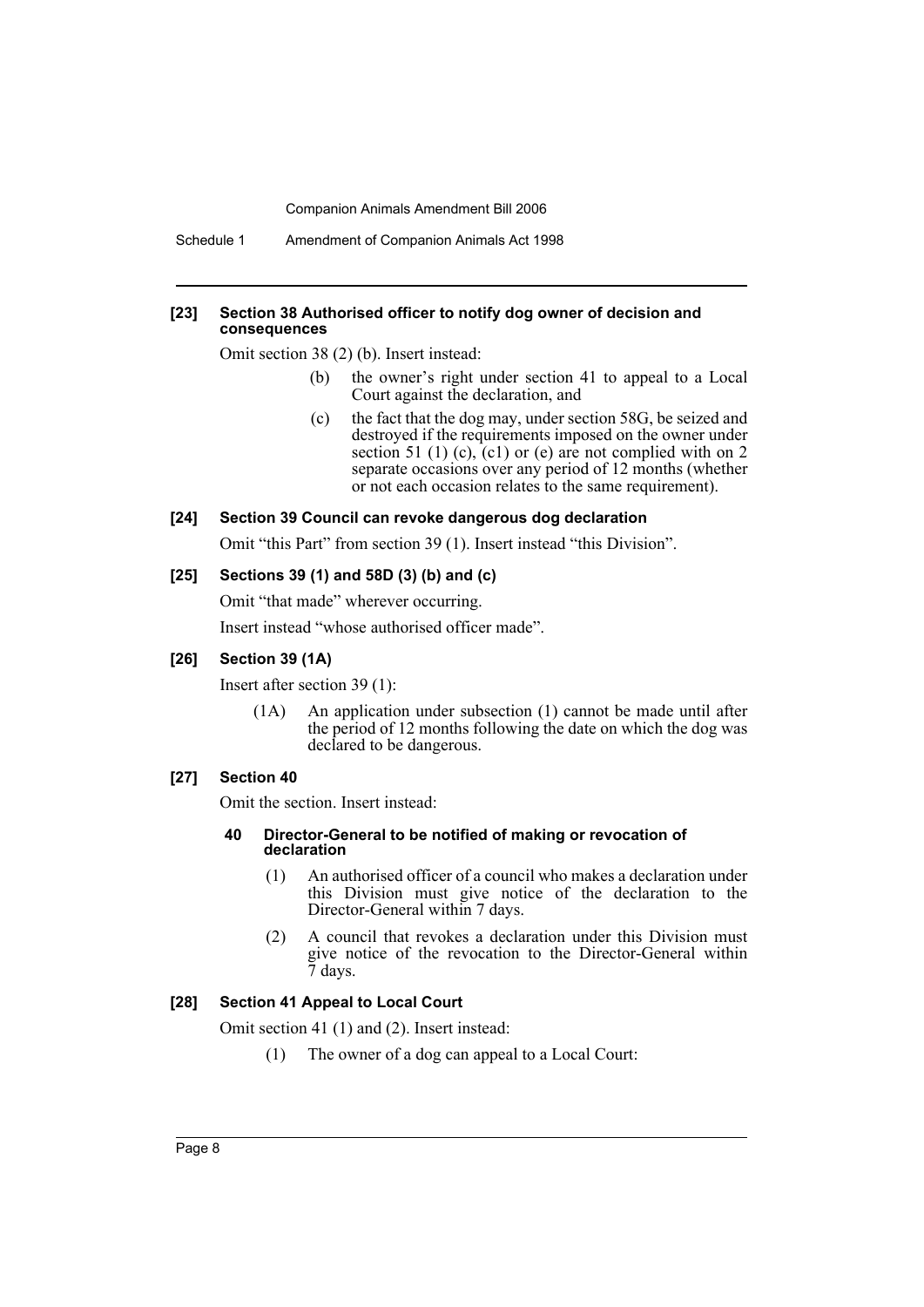- (a) against the declaration by an authorised officer of a council that the dog is dangerous, or
- (b) against a refusal by a council to revoke a declaration that the dog is dangerous.
- (2) An appeal can only be made within 28 days after the date the owner of the dog:
	- (a) is given notice by the authorised officer under section 38 that the officer has made the declaration, or
	- (b) is given notice by the council under section 39 that it has refused to revoke the declaration.

#### **[29] Section 42 Determination of appeals by Local Court**

Omit "of the council".

Insert instead "of the authorised officer or the council (as the case requires)".

# **[30] Section 44 Local Court has power to declare dog to be dangerous**

Insert "an authorised officer of" after "against a declaration by" in section 44 (1).

# **[31] Section 45**

Omit the section. Insert instead:

# **45 When Local Court can declare dog to be dangerous**

- (1) A Local Court can declare a dog to be dangerous if the Court is satisfied that the dog:
	- (a) has, without provocation, attacked or killed a person or an animal (other than vermin), or
	- (b) has, without provocation, repeatedly threatened to attack or repeatedly chased a person or an animal (other than vermin), or
	- (c) has displayed unreasonable aggression towards a person or animal (other than vermin), or
	- (d) is kept or used for the purposes of hunting.
- (2) Section 33 (2) applies for the purposes of subsection (1) (d).

### **[32] Sections 47 (2) (b) and 48 (2) (b)**

Omit "a council's declaration that a dog is dangerous" wherever occurring.

Insert instead "the declaration by an authorised officer of a council that a dog is dangerous".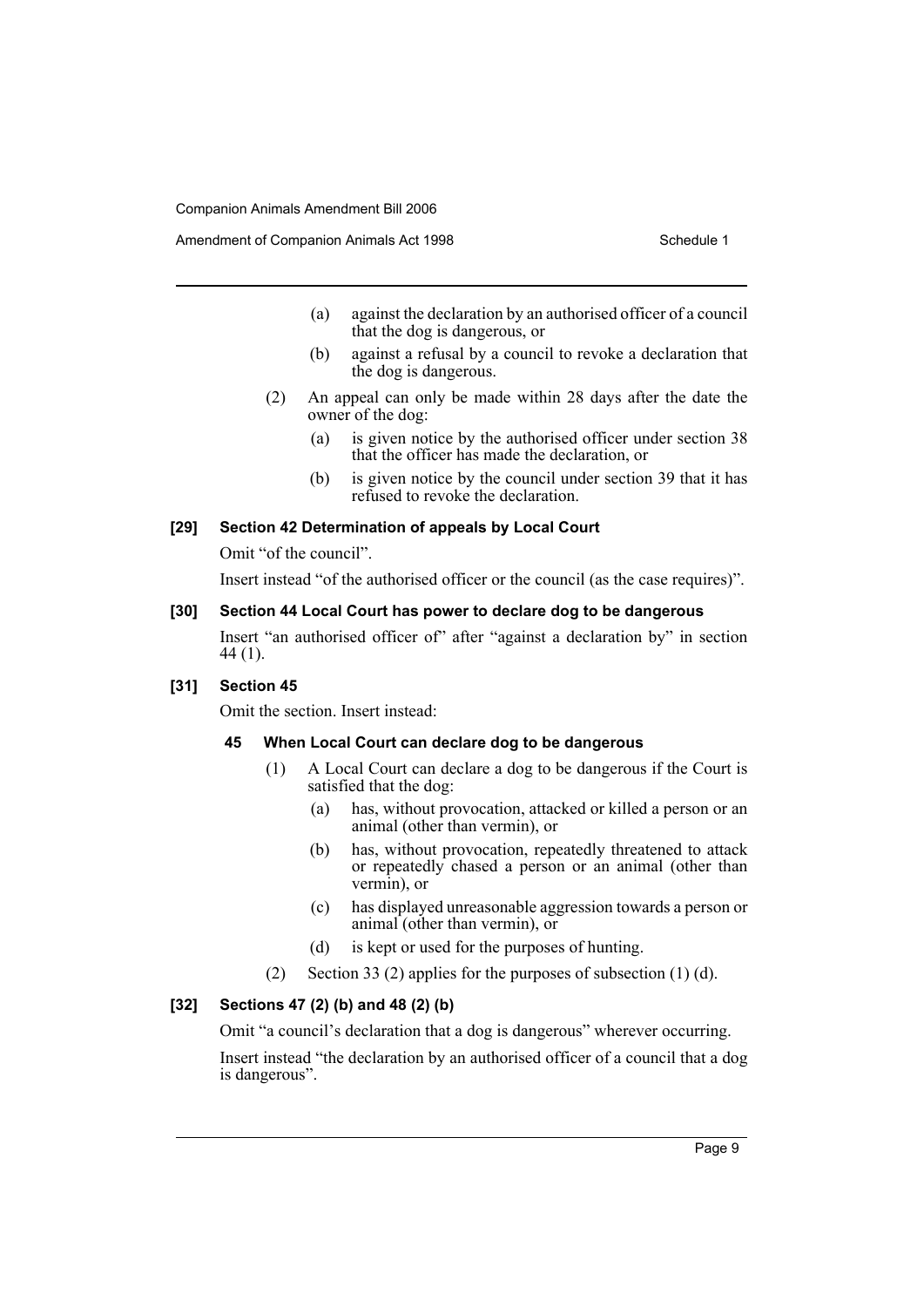Schedule 1 Amendment of Companion Animals Act 1998

#### **[33] Sections 49 and 50**

Omit "40 penalty units" wherever occurring.

Insert instead "100 penalty units".

#### **[34] Section 51 Owner of dangerous dog must comply with control requirements**

Omit ", and any person who subsequently becomes the owner of such a dangerous dog," from section 51 (1).

# **[35] Section 51 (1) (c)**

Insert at the end of the paragraph: **Note.** A certificate of compliance in relation to the prescribed enclosure must be obtained by the owner of the dog—see section 58H.

# **[36] Section 51 (1) (g) and (h)**

Omit the paragraphs.

# **[37] Section 51 (1) (i) (iv)**

Omit the subparagraph.

# **[38] Section 51 (3)**

Omit the subsection. Insert instead:

#### (3) **Exemption from being on lead and muzzled while hunting**

In the case of a dog that has been declared dangerous on the ground that it is kept or used for the purposes of hunting, the requirements imposed under subsection  $(1)$  $(e)$  do not apply while the dog is actually engaged in lawful hunting.

#### **[39] Sections 52A and 52B**

Insert after section 52:

# **52A Prohibition on selling dangerous dog or proposed dangerous dog**

(1) A person who sells, or advertises the sale of, a dangerous dog or proposed dangerous dog is guilty of an offence.

Maximum penalty: 150 penalty units.

**Note.** The term "sell" extends to the transfer of owner by any means, including by gift.

Abandoning an animal is also an offence—see section 11 of the *Prevention of Cruelty to Animals Act 1979*.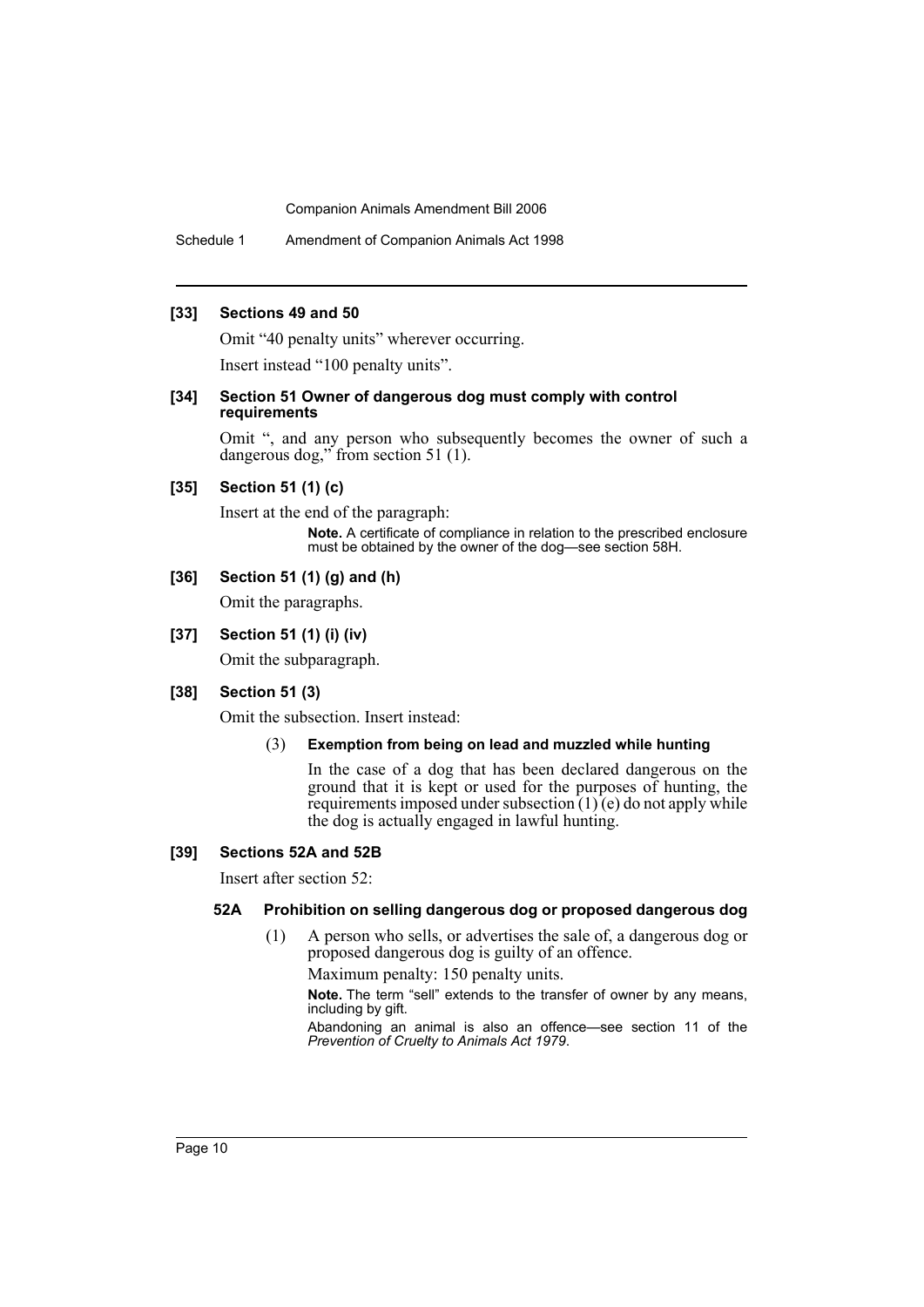Amendment of Companion Animals Act 1998 Schedule 1

- (2) A person does not commit an offence under this section by reason only of surrendering a dangerous dog or proposed dangerous dog to a council pound or an approved animal welfare organisation. **Note.** A dangerous dog that is surrendered to a council pound or an approved animal welfare organisation cannot be sold.
- (3) In this section and in section 52B, *proposed dangerous dog* means a dog that is the subject of a proposed declaration under Division 1.

#### **52B Prohibition on accepting ownership of dangerous dog or proposed dangerous dog**

(1) A person who accepts ownership of a dangerous dog or proposed dangerous dog is guilty of an offence.

Maximum penalty: 150 penalty units.

- (2) A person does not commit an offence under this section:
	- (a) by reason only of taking delivery of, or detaining, a dog under Part 7 or as the consequence of a dog being surrendered to a council pound or an approved animal welfare organisation, or
	- (b) if the person does not know, or could not reasonably be expected to know, that the dog was a dangerous dog or proposed dangerous dog.

#### **[40] Sections 55 (1) (e) and (2) (definition of "proposed restricted dog"), 56 (1) (a) and (h), 57D (1), 58A (1) and 58D (3) and (4)**

Omit "a council" wherever occurring.

Insert instead "an authorised officer of a council".

**[41] Section 56 Owner of restricted dog must comply with control requirements**

Insert at the end of section 56 (1) (a1):

**Note.** A certificate of compliance in relation to the prescribed enclosure must be obtained by the owner of the dog—see section 58H.

#### **[42] Section 57D Declared restricted dogs may be seized and destroyed after transition period**

Omit section 57D (4) (b). Insert instead:

(b) an authorised officer of a council may authorise the destruction of the dog.

## **[43] Part 5, Division 6, heading**

Omit "**by councils**".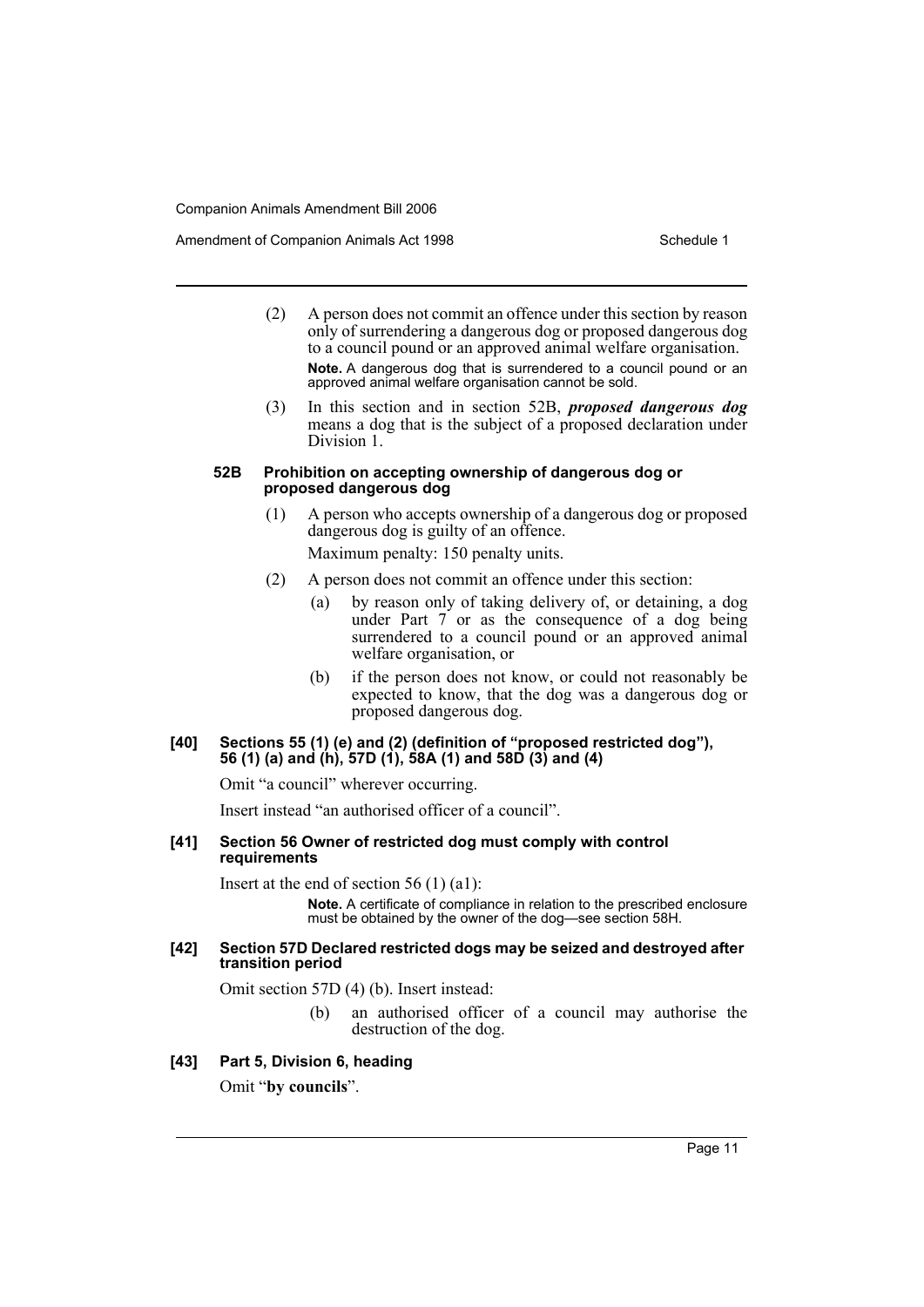**[44] Section 58A Notice of intention to declare dog to be restricted dog** Omit section 58A (3).

#### **[45] Section 58B Obligations of owner when notified of proposed restricted dog declaration**

Omit "a council's" from section 58B (1). Insert instead "an authorised officer's".

**[46] Sections 58B (5) (b) and 58F (1)**

Omit "by the council" wherever occurring.

### **[47] Section 58C Authorised officer may declare dog to be restricted dog**

Omit "the council that gave the notice" from section 58C (1).

Insert instead "the authorised officer who gave the notice (or any other authorised officer of the council)".

# **[48] Section 58D Authorised officer to notify dog owner of decision and consequences**

Omit section 58D (5).

#### **[49] Section 58DA**

Insert after section 58D:

#### **58DA Director-General to be notified of making or revocation of declaration**

- (1) An authorised officer of a council who makes a declaration under this Division must give notice of the declaration to the Director-General within 7 days.
- (2) A council that revokes a declaration under this Division must give notice of the revocation to the Director-General within 7 days.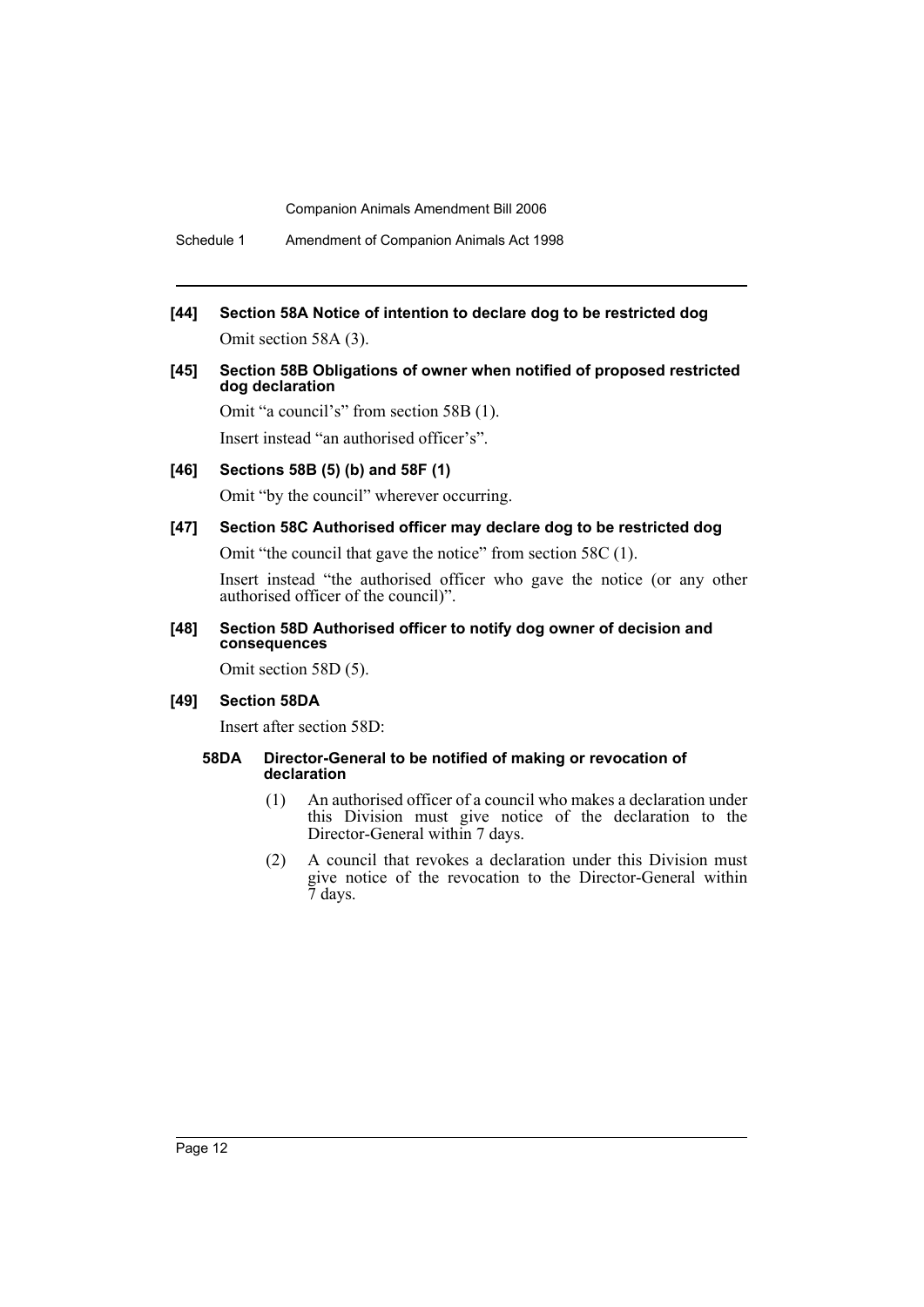Amendment of Companion Animals Act 1998 Schedule 1

# **[50] Part 5, Division 7**

Insert after Division 6:

# **Division 7 Other provisions relating to dangerous and restricted dogs**

#### **58G Power to seize and destroy dangerous or restricted dog in certain circumstances**

- (1) An authorised officer may seize a dangerous dog or restricted dog if:
	- (a) the dog attacks or bites a person or animal (other than vermin) without provocation, or
	- (b) the requirements referred to in section 51 (1) (c), (c1) or (e) or section 56 (1) (a1), (a2) or (d), as the case requires, are not complied with in relation to the dog on at least 2 separate occasions over any period of 12 months (whether or not each occasion relates to the same requirement).
- (2) If a dog is seized under subsection (1):
	- (a) the dog is to be delivered as soon as possible to a council pound, and
	- (b) an authorised officer of a council may authorise the destruction of the dog.
- (3) However, if the dog has been seized on the ground referred to in subsection (1) (b), the authorised officer may authorise the destruction of the dog only if the officer is satisfied that it is reasonable to do so after appropriate enquiries have been made into the circumstances that resulted in the dog being seized.
- (4) Part 7 (other than sections 68 and 69) does not apply in relation to a dog that is seized under subsection (1).
- (5) This section does not limit the power of an authorised officer to seize a dangerous or restricted dog under any other provision of this Act.

#### **58H Certificate of compliance required for dangerous and restricted dog enclosures**

(1) A person must not own a dangerous dog or restricted dog unless a certificate of compliance under this section is in force in relation to the enclosure in which the dog is required to be kept under section 51 (1) (c) or 56 (1) (a1) (as the case requires). Maximum penalty: 100 penalty units.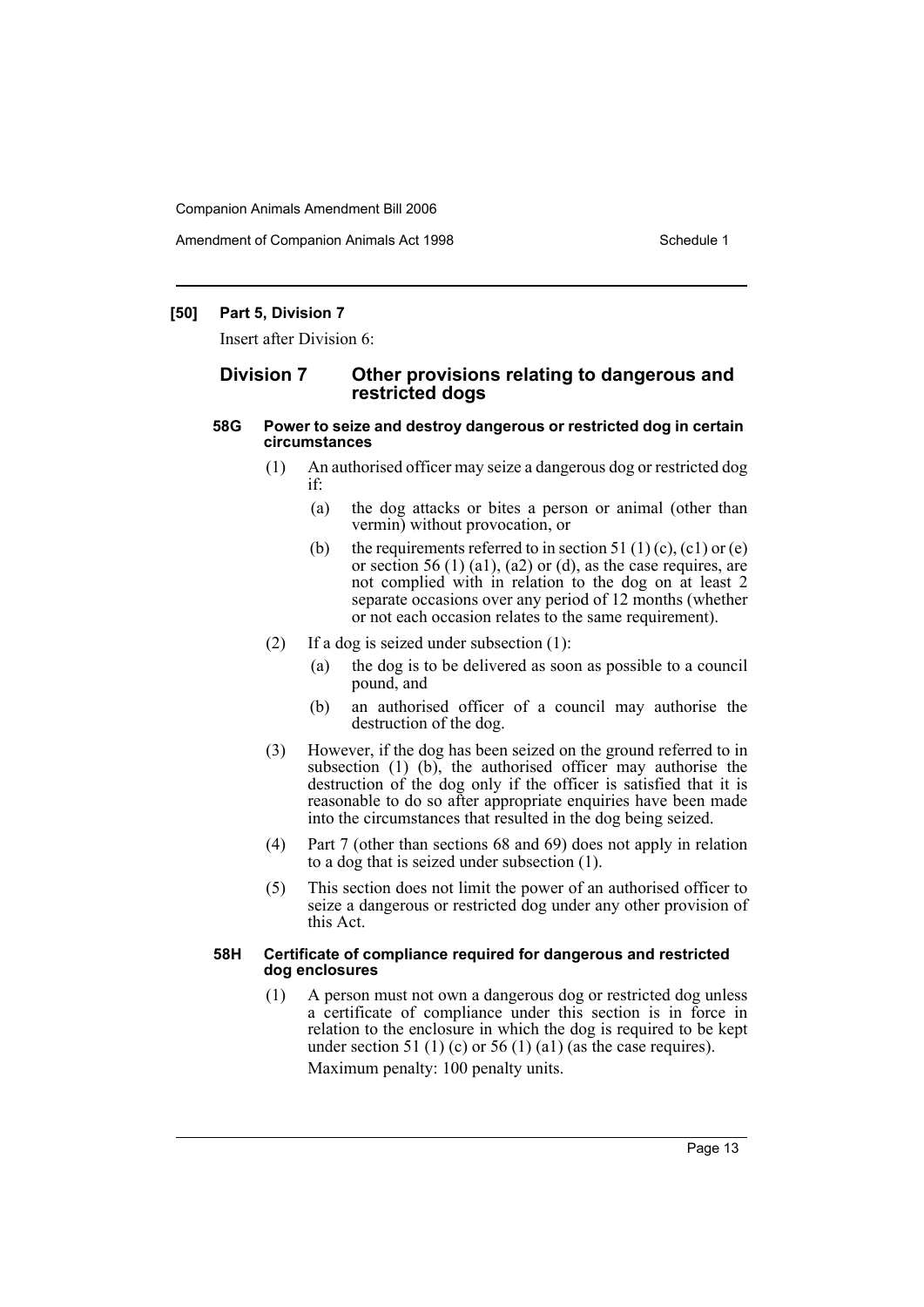- (2) An authorised officer of a council may issue a certificate of compliance in relation to the enclosure in which a dangerous or restricted dog is required to be kept if:
	- (a) the officer is satisfied that the enclosure complies with the relevant requirements imposed under section 51 (1) (c) or 56 (1) (a1), and
	- (b) the fee prescribed by the regulations (or such fee as does not exceed the prescribed fee) in connection with issuing the certificate is paid to the council.
- (3) A certificate of compliance in relation to a dog enclosure may be revoked at any time by an authorised officer of a council if the officer is satisfied that the enclosure does not comply with the relevant requirements.
- (4) A person does not commit an offence under this section:
	- (a) in the case of a dog that is a dangerous dog or restricted dog as at the date on which this section commences—until after the period of 28 days following that commencement, or
	- (b) in any other case—until after section 51 (1) (c) or 56 (1) (a1) is required to be complied with.

#### **[51] Section 62 Seized animals must be delivered to owner, council pound or approved premises**

Omit the note to section 62 (1). Insert instead:

**Note.** Animals may be seized under the following provisions of this Act:

- (a) section 13,
- (b) section 14,
- (c) section 18,
- (d) section 22,
- (e) section 30,
- (f) section 32,
- (g) section 36,
- (h) section 52,
- (i) section 57,
- (j) section 58B.

Animals may also be seized under sections 57D and 58G, however this Part does not apply to animals seized under those sections.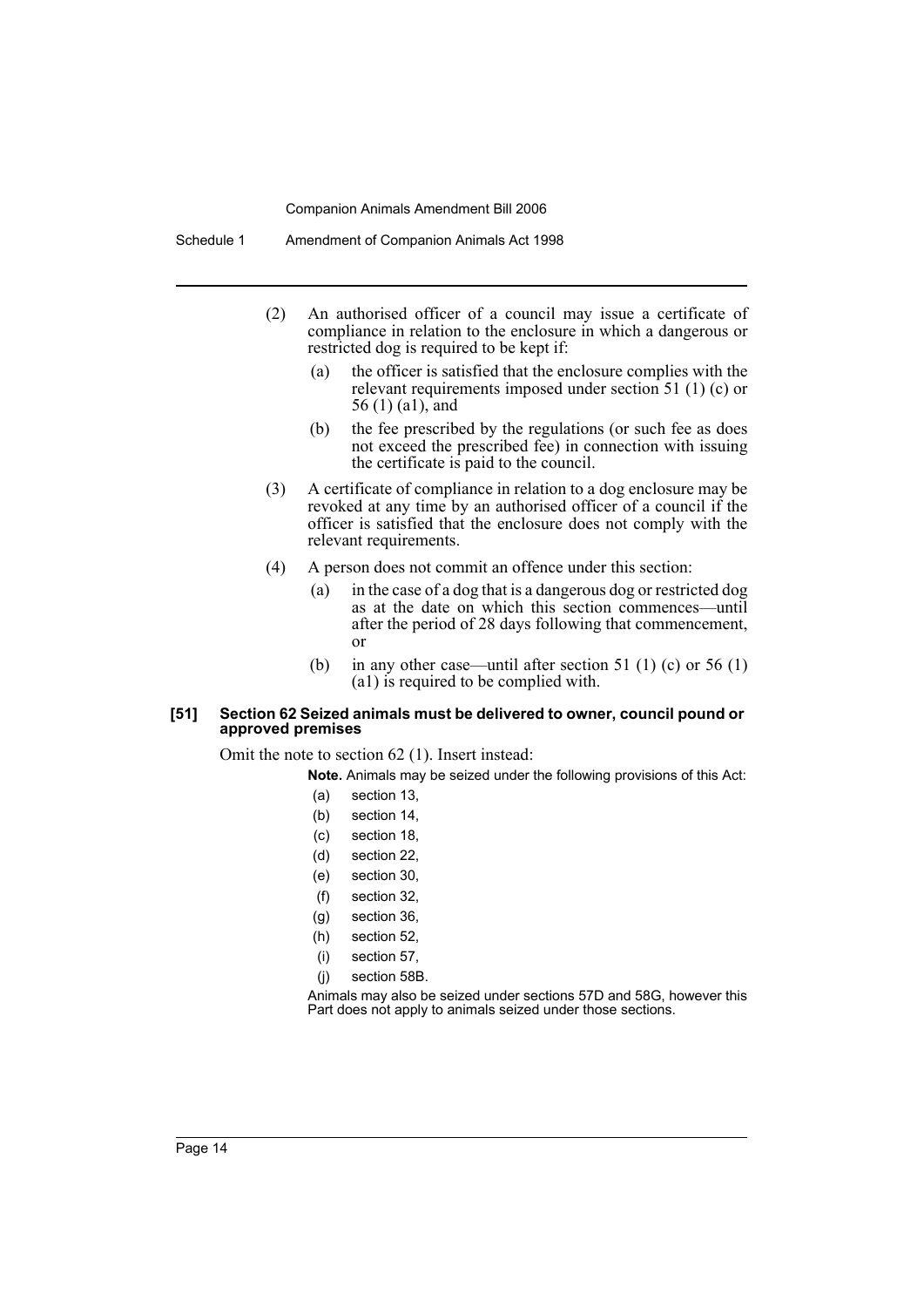### **[52] Section 64 Unclaimed seized animal may be sold or destroyed**

Omit section 64 (3A). Insert instead:

- (3A) Despite any other provision of this section, if an offence under this Act in relation to a seized animal is in the course of being investigated (or proceedings in relation to any such offence have commenced but have not been determined):
	- (a) the council may detain the animal at the council pound, and
	- (b) the animal may not be claimed,

until such time as those investigations are completed or those proceedings are finally determined.

# **[53] Sections 64 (6) and 64A (5)**

Insert "dangerous or" after "to sell a" wherever occurring.

#### **[54] Section 69G Requirement to state name and address**

Insert after section 69G (3):

- (4) If an authorised officer suspects on reasonable grounds that a person has committed an offence under this section, the authorised officer may, without a warrant, arrest the person.
- (5) An authorised officer who arrests a person under this section must, as soon as is reasonably practicable, take the person before an authorised officer (within the meaning of the *Law Enforcement (Powers and Responsibilities) Act 2002*) to be dealt with according to law.

# **[55] Section 75 Access to Register**

Insert after section 75 (7) (a1):

- (a2) the Chief Inspector of the Royal Society for Prevention of Cruelty to Animals, New South Wales,
- (a3) the Chief Inspector of the Animal Welfare League NSW,

# **[56] Section 84 Establishment of Fund**

Insert "(other than any fee or charge payable to a council for the purposes of Part 7 or under section 58H)" after "under this Act" in section 84 (1) (a).

#### **[57] Schedule 3 Savings and transitional provisions**

Insert at the end of clause 1 (1):

*Companion Animals Amendment Act 2006*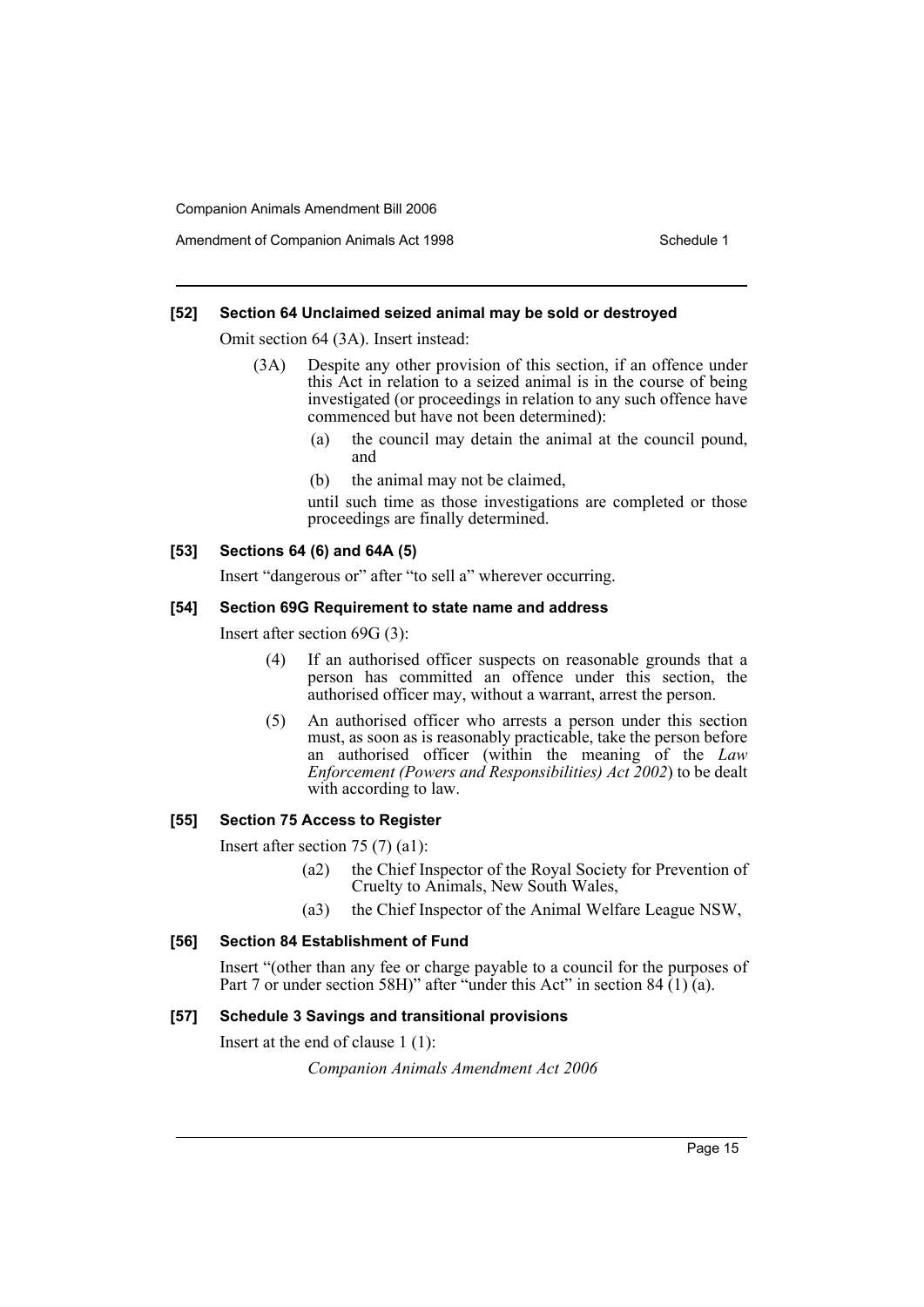Schedule 1 Amendment of Companion Animals Act 1998

# **[58] Schedule 3, Part 4**

Insert after Part 3:

# **Part 4 Provisions consequent on enactment of Companion Animals Amendment Act 2006**

# **7 Council-declared dangerous or restricted dogs**

A declaration by a council in force under Part 5 immediately before the commencement of this clause is taken to be a declaration by an authorised officer of the council under that Part (as amended by the *Companion Animals Amendment Act 2006*).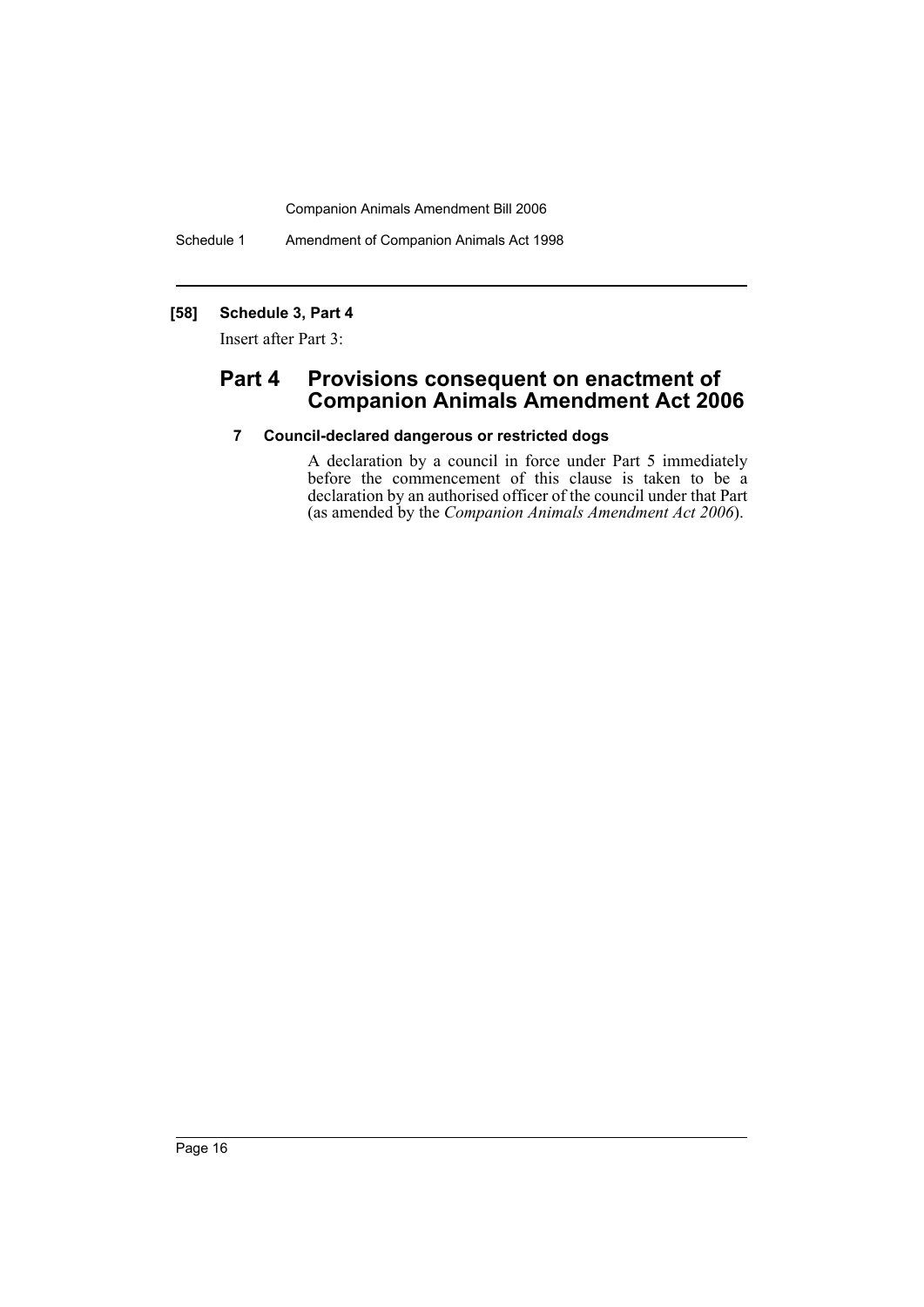Amendment of other legislation Schedule 2

# **Schedule 2 Amendment of other legislation**

(Section 4)

# **2.1 Companion Animals Regulation 1999**

# **[1] Clause 5A Categories of identified companion animals**

Omit the note to clause 5A (3).

# **[2] Clause 18 Registration fee**

Omit clause 18 (2). Insert instead:

- (2) There is an exemption from payment of a registration fee for the registration of the following:
	- (a) any animal the Director-General is satisfied is in the service of an instrumentality of the State,
	- (b) a working dog.

**Note.** A working dog is defined in the Act as a dog used primarily for the purpose of droving, tending, working or protecting stock (or a dog being trained as a working dog). If the dog is declared to be a dangerous dog, it cannot be a working dog while the declaration is in force.

# **[3] Clause 28A**

Insert after clause 28:

#### **28A Maximum fee for issuing certificate of compliance in relation to prescribed enclosure**

For the purposes of section 58H (2) (b) of the Act, the fee of \$100 is prescribed.

#### **[4] Clause 30 Distinctive collars for dangerous and restricted dogs**

Insert at the end of the clause:

- (2) A dog must not wear any such collar unless the dog is a dangerous dog or a restricted dog.
- (3) If subclause (2) is contravened:
	- (a) the owner of the dog, or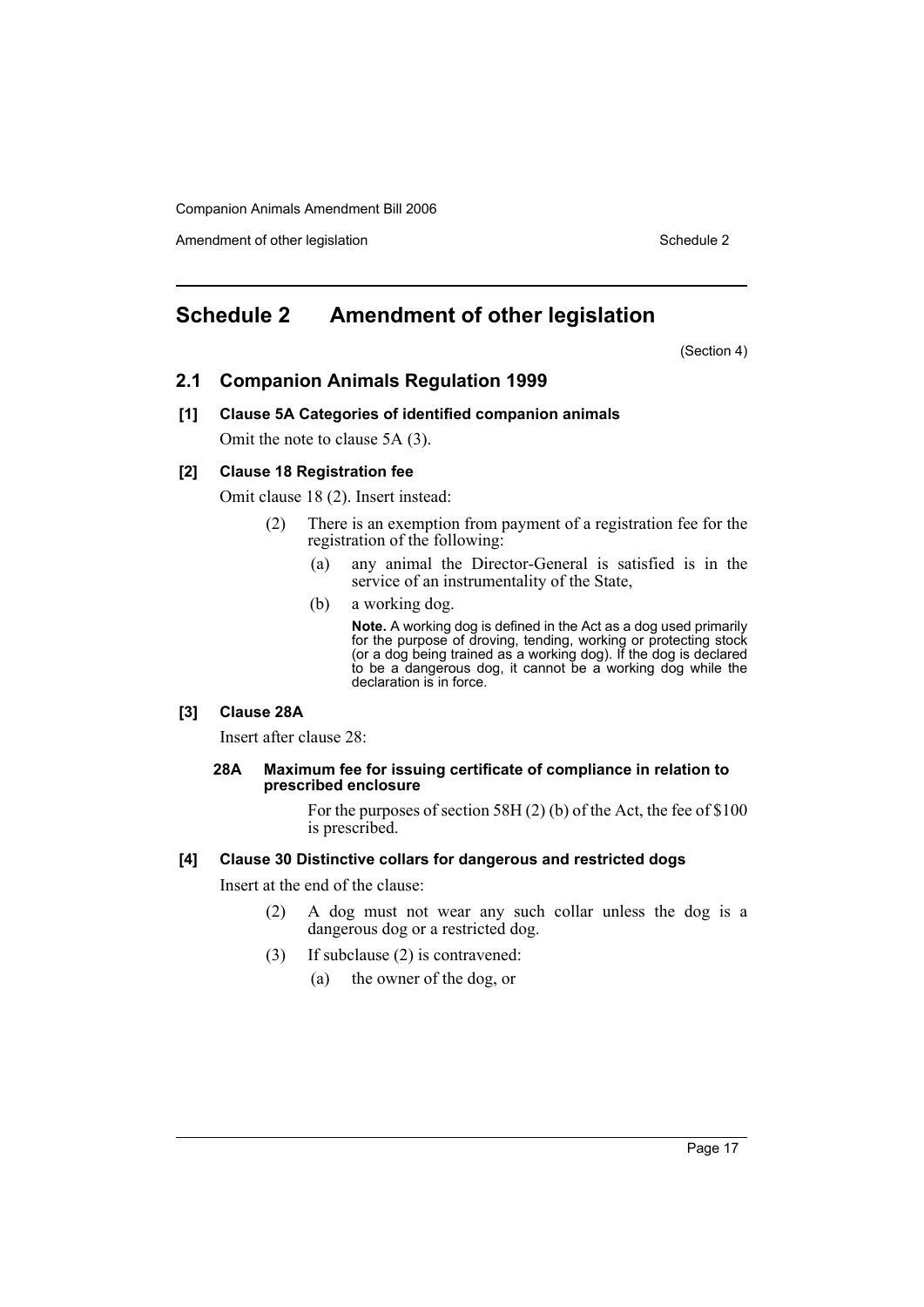Schedule 2 Amendment of other legislation

(b) if the owner is not present at the time of the offence and another person who is of or above the age of 16 years is in charge of the dog at that time—that other person,

is guilty of an offence.

- Maximum penalty: 8 penalty units.
- (4) A person does not commit an offence under this clause if the person does not know, or could not reasonably be expected to know, that the collar is of the kind prescribed for the purposes of section 51 (1) (d1) or 56 (1) (c1) of the Act.

# **[5] Schedule 1 Penalty notice offences**

Insert in appropriate order under the heading "**Offence under the Act**":

| Section $12A(1)$  | \$220   |
|-------------------|---------|
| Section 52A $(1)$ | \$1,320 |
| Section $52B(1)$  | \$1,320 |

# **[6] Schedule 1**

Omit the matter relating to sections 13 (2) and 14 (2). Insert instead:

| Section 13 $(2)$ | \$1,760 (in the case of a dangerous or<br>restricted dog) or \$220 (in any other case) |
|------------------|----------------------------------------------------------------------------------------|
| Section $14(2)$  | \$1,760 (in the case of a dangerous or<br>restricted dog) or \$330 (in any other case) |

# **[7] Schedule 1**

Insert in appropriate order under the heading "**Offence under this Regulation**":

Clause 30 (3)  $$220$